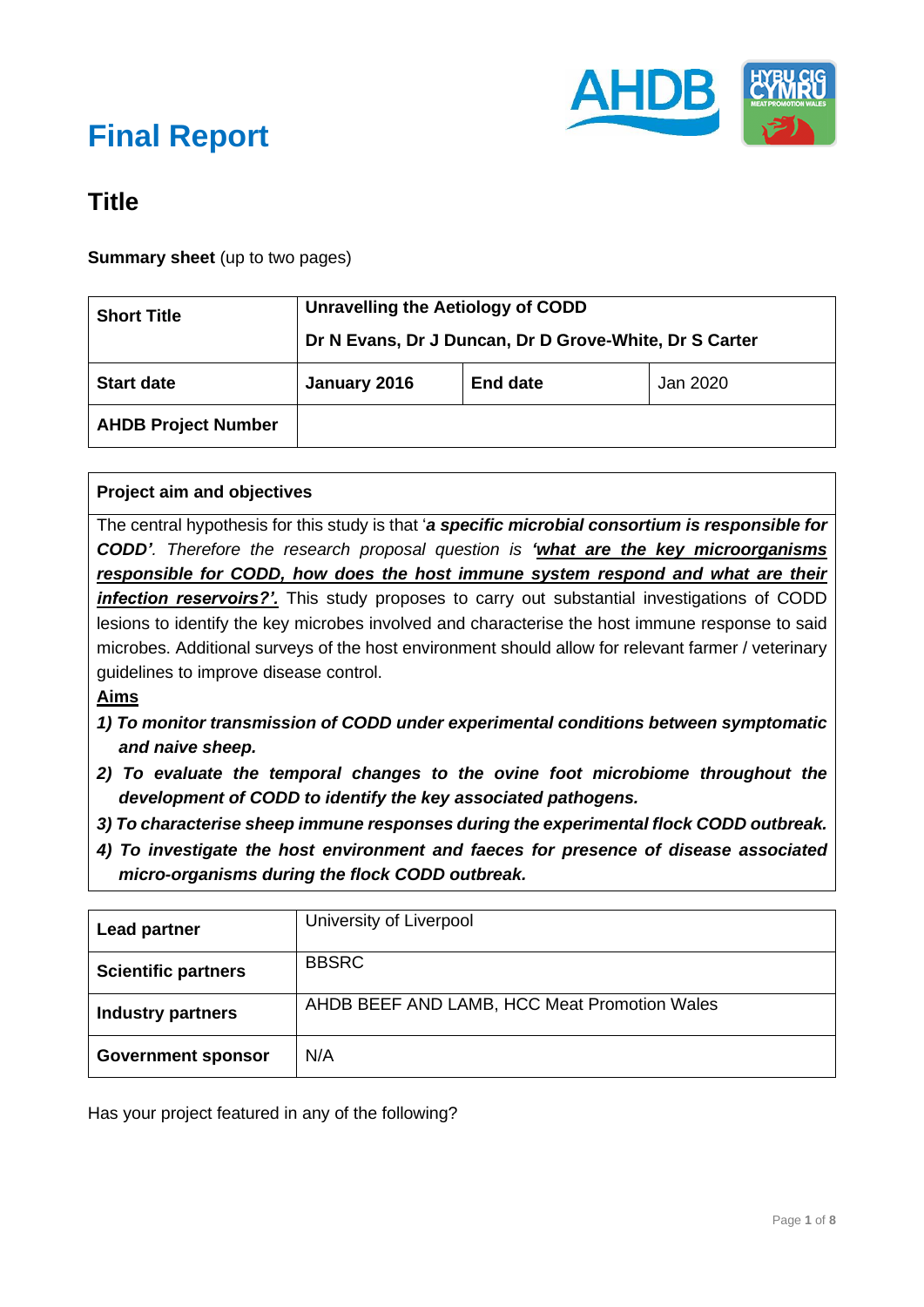

| <b>Events</b>                                     | Meeting with AHDB Beef & Lamb and HCC to describe<br>$\bullet$                                                                                                                                 |  |
|---------------------------------------------------|------------------------------------------------------------------------------------------------------------------------------------------------------------------------------------------------|--|
|                                                   | general research at UoL & further outline BBSRC IPA grant<br>(Jan 7th 2016).                                                                                                                   |  |
|                                                   | Presentation on sheep lameness at AHDB consultants<br>$\bullet$                                                                                                                                |  |
|                                                   | meeting by Dr J. Duncan: 2016.                                                                                                                                                                 |  |
|                                                   | AHDB Beef and Lamb Webinar: J. Angell 2017: Contagious<br>Ovine Digital Dermatitis (CODD) in sheep - What do we know<br>now?                                                                   |  |
|                                                   | Presentations at farmers' meetings in England, Ireland,                                                                                                                                        |  |
|                                                   | Wales and Scotland on lameness in sheep including                                                                                                                                              |  |
|                                                   | contagious ovine digital dermatitis: J. Angell and J. Duncan:<br>2018-2019.                                                                                                                    |  |
|                                                   | London Vet Show November 2018: J. Duncan presented:<br>$\bullet$                                                                                                                               |  |
|                                                   | Lameness in Sheep- Effective Diagnosis and Treatment.                                                                                                                                          |  |
|                                                   | A workshop on Current Research on 'CODD on Sheep" to                                                                                                                                           |  |
|                                                   | industry: J. Angell and J. Duncan: 2019.                                                                                                                                                       |  |
|                                                   | Contagious Ovine Digital Dermatitis Research at Liverpool<br>$\bullet$<br>University J Duncan MSD Training Event February 2019                                                                 |  |
|                                                   | CODD Webinar with National Sheep Association June 2020                                                                                                                                         |  |
|                                                   | KE meeting to AHDB, HCC and other stakeholders to be<br>$\bullet$                                                                                                                              |  |
|                                                   | organised for winter 2020.                                                                                                                                                                     |  |
| <b>Press articles</b>                             | Angell, J. W., Grove-White, D. H., & Duncan, J. S. (2017).<br>Contagious ovine digital dermatitis (CODD) - where are we now?. In<br>CATTLE PRACTICE Vol. 25 (pp. 219-224)                      |  |
|                                                   | A practical approach to dealing with contagious ovine digital<br>dermatitis (CODD) on farms. Joe Angell, Dai Grove-White, and<br>Jennifer Duncan. Livestock 2017 22:1, 40-44.                  |  |
|                                                   | Duncan, J., Grove-White, D., & Angell, J. (2018). Understanding<br>contagious ovine digital dermatitis. IN PRACTICE, 40(2).                                                                    |  |
|                                                   | Control of infectious lameness in sheep. Jennifer Duncan and<br>Joseph Angell. Livestock 2019 24:5, 246-251.                                                                                   |  |
|                                                   | Tackling CODD in sheep J Duncan for Farmer's Guardian planned<br><b>July 2020</b>                                                                                                              |  |
|                                                   |                                                                                                                                                                                                |  |
| Conference papers,<br>presentations or<br>posters | Presentation at the Gordon's Biology of Spirochetes Conference,<br>California, USA 2018 by S. Carter describing the various disease<br>manifestations involving digital dermatitis treponemes. |  |
|                                                   | Contagious Ovine Digital Dermatitis - Where Are We Now?                                                                                                                                        |  |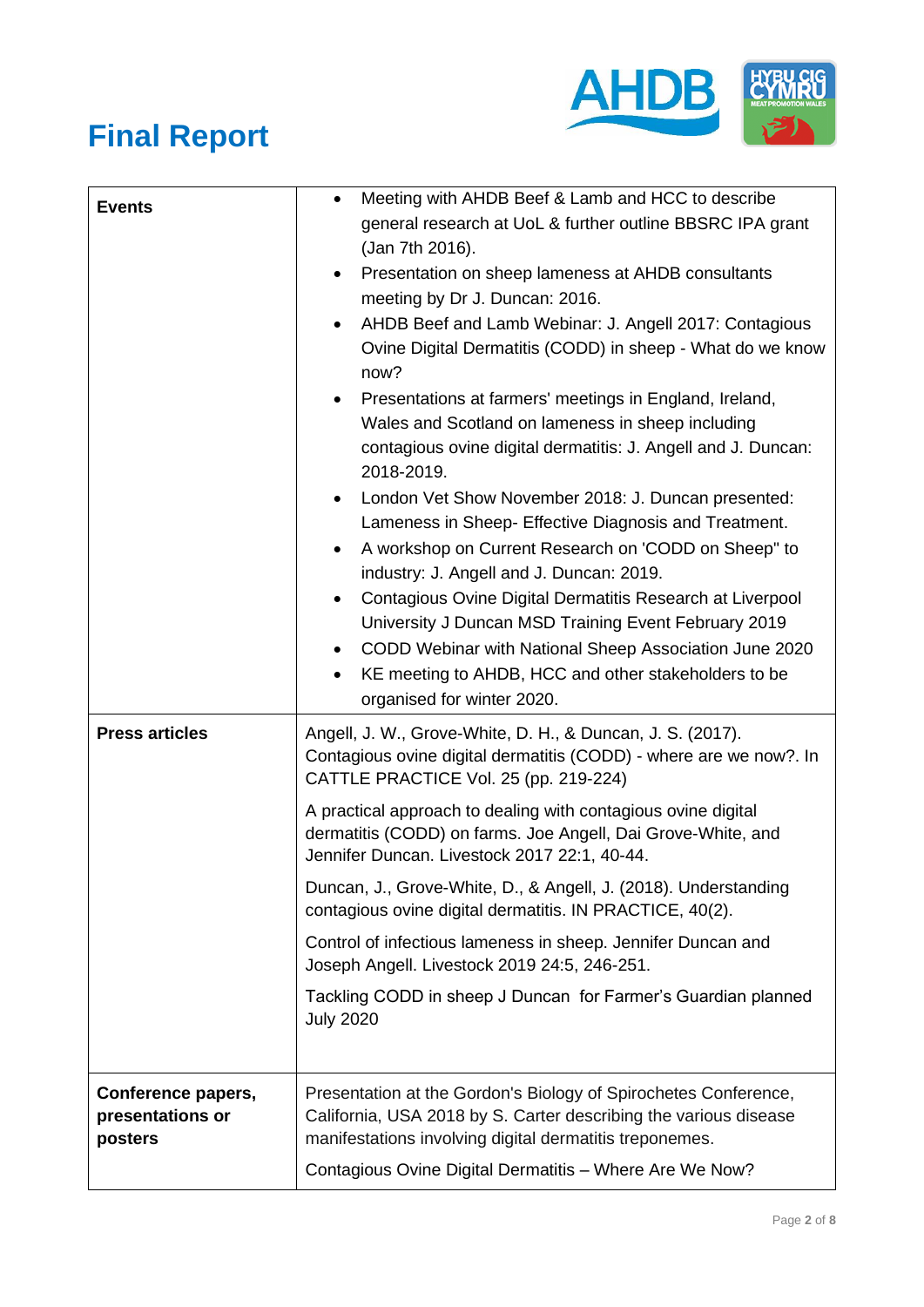

|                          | J.S. Duncan*, J.W. Angell, S.D. Carter, N.J. Evans, L.E. Sullivan, D.                                                                                                                                                                                                          |  |  |
|--------------------------|--------------------------------------------------------------------------------------------------------------------------------------------------------------------------------------------------------------------------------------------------------------------------------|--|--|
|                          | Grove-White. International Sheep Veterinary Congress Harrogate                                                                                                                                                                                                                 |  |  |
|                          | <b>UK May 2017</b>                                                                                                                                                                                                                                                             |  |  |
|                          | Lameness in Sheep- Effective Diagnosis and Treatment. London Vet                                                                                                                                                                                                               |  |  |
|                          | Show November 2018: J. Duncan                                                                                                                                                                                                                                                  |  |  |
|                          | Digital Dermatitis in Small Ruminants Sheep Goats J Duncan                                                                                                                                                                                                                     |  |  |
|                          | <b>Ontario Small Ruminant Veterinary Congress June 2019</b>                                                                                                                                                                                                                    |  |  |
|                          |                                                                                                                                                                                                                                                                                |  |  |
|                          |                                                                                                                                                                                                                                                                                |  |  |
| <b>Scientific papers</b> | Crosby-Durrani HE, Clegg SR, Singer E, et al. Severe Foot Lesions<br>in Dairy Goats Associated with Digital Dermatitis Treponemes. J<br>Comp Pathol. 2016;154(4):283-296.                                                                                                      |  |  |
|                          | Angell, JW., Clegg, SR., Grove-White, DH., Blowey, RW., Carter,<br>SD., Duncan, JS., Evans, NJ.(2017) Survival of contagious ovine<br>digital dermatitis (CODD)-associated treponemes on disposable<br>gloves after handling CODD-affected feet. Veterinary Record 181,<br>89. |  |  |
|                          | Clegg, S., Angell, J., Grove-White, D., Carter, S., Duncan, J., Evans,<br>N., Blowey, R. (2017) Reducing lameness in sheep. Veterinary<br>Record 181, 149.                                                                                                                     |  |  |
|                          | Angell, J. W., Clegg, S., Carter, S., Evans, N. J., Duncan, J. S., &<br>Grove-White, D. (2017). Digital dermatitis-associated treponemes in<br>a wound in a sheep. Veterinary Record, 180(18), 453.                                                                            |  |  |
|                          | Staton et al., Novel leg lesions in yearling lambs: clinical features,<br>microbiology and histopathology. Submitted to veterinary<br>microbiology.                                                                                                                            |  |  |
|                          | Clegg, Angell et al., A reduced potential for lameness bacterial<br>transmission by Lucilia sericata larvae and flies through<br>metamorphosis. For submission to veterinary microbiology.                                                                                     |  |  |
|                          | Dissecting the microbiome of contagious ovine digital dermatitis: For<br>submission to the ISME journal.                                                                                                                                                                       |  |  |
|                          | Impact of CODD research on farming and veterinary practice: For<br>submission to Veterinary Record                                                                                                                                                                             |  |  |
|                          |                                                                                                                                                                                                                                                                                |  |  |
| Levy communications      | Work on CODD has been incorporated into the Sheep Industry<br>National Guidelines on Control of Lameness in Sheep (AHDB Better                                                                                                                                                 |  |  |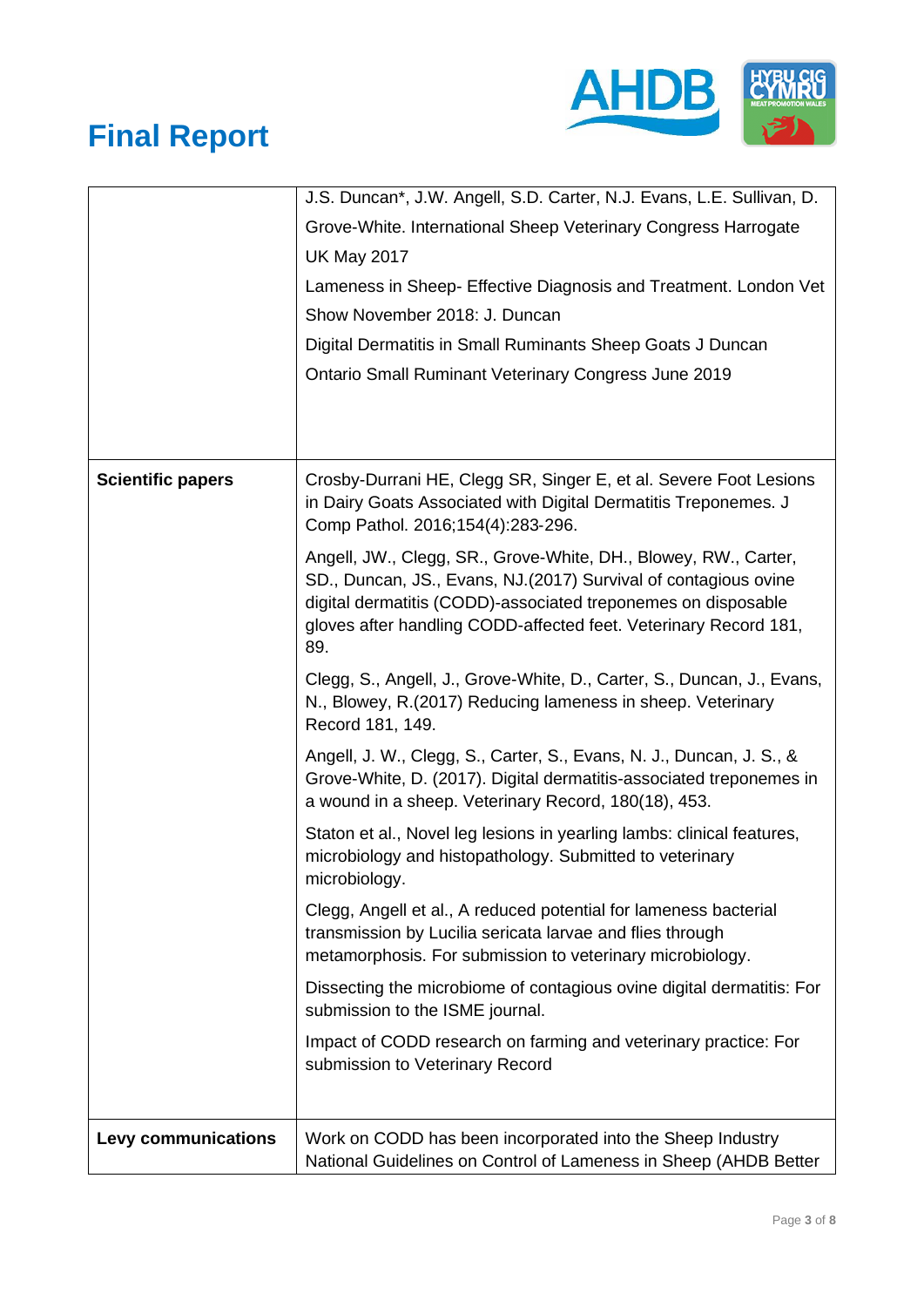

|                     | Returns Manual Lameness in Sheep) https://ahdb.org.uk/knowledge-<br>library/reducing-lameness-for-better-returns<br>Reducing Lameness in Sheep J Duncan for AHDB Bulletin Article<br>Planned July 2020 |  |
|---------------------|--------------------------------------------------------------------------------------------------------------------------------------------------------------------------------------------------------|--|
|                     |                                                                                                                                                                                                        |  |
| <b>Social Media</b> | AHDB Beef and Lamb Webinar: J. Angell 2017: Contagious<br>$\bullet$<br>Ovine Digital Dermatitis (CODD) in sheep - What do we know<br>now?                                                              |  |
| <b>Websites</b>     | https://www.liverpool.ac.uk/infection-and-global-health/research/codd/                                                                                                                                 |  |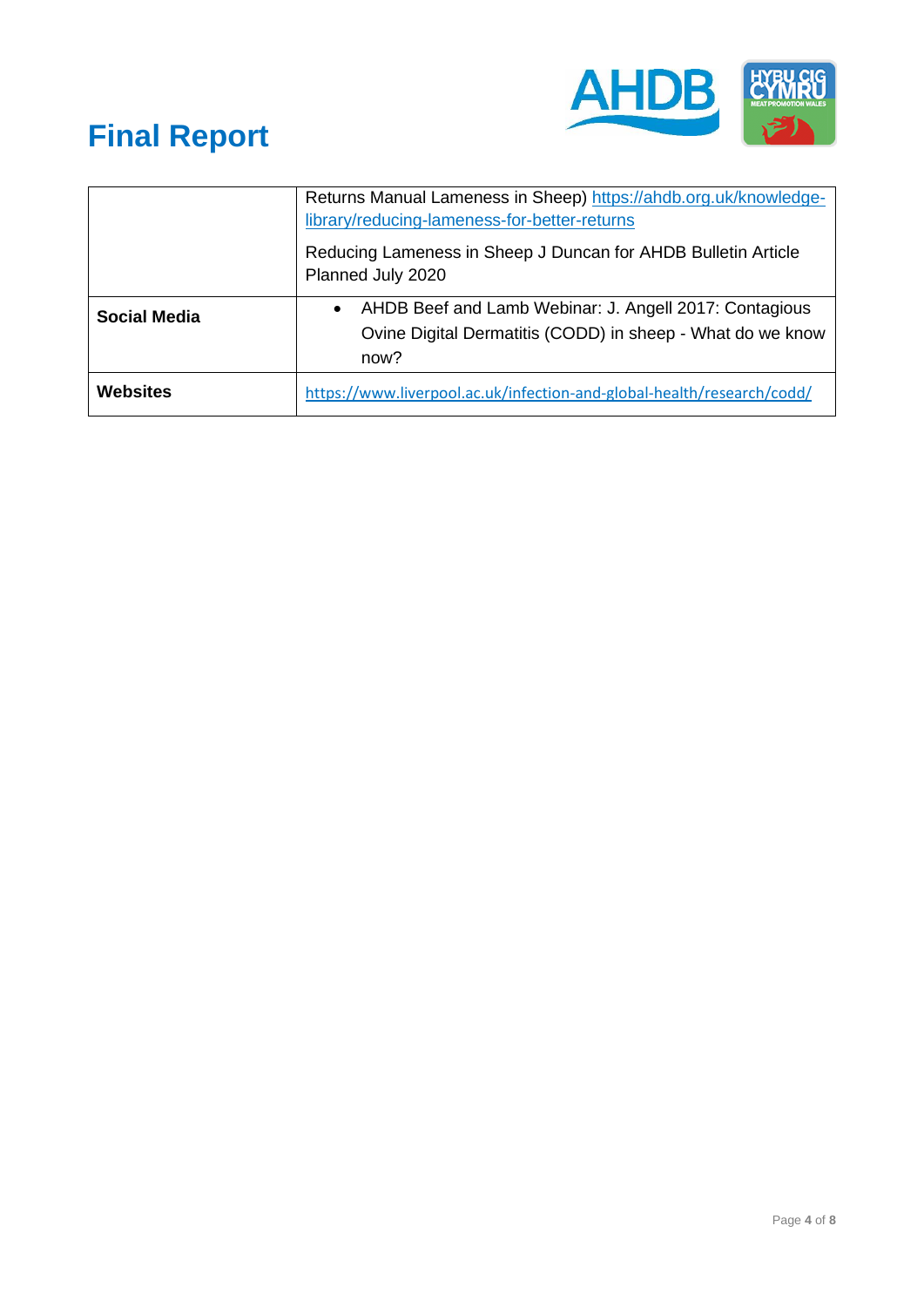

### **Full Report**

### **Q1 Financial reporting**

|                                                                            | Yes | No | N/A |
|----------------------------------------------------------------------------|-----|----|-----|
| Was the project expenditure in line with the agreed budget?                |     |    |     |
| Was the agreed split of the project budget between activities appropriate? |     |    |     |
|                                                                            |     |    |     |

**If you answered no to any of the questions above please provide further details:** N/A

#### **Q2 Milestones: Were the agreed milestones completed on time**?

| <b>Project milestones</b>                                           | <b>Proposed</b><br>completion date      | <b>Actual completion</b><br>date |
|---------------------------------------------------------------------|-----------------------------------------|----------------------------------|
| Experimental CODD flock and CODD farm sampling                      | Months 1-12, 50%<br>PDR.                | Completed by Month<br>7.         |
| qPCR assay development, DNA extraction & qPCR<br>implementation     | Months 1-12, 50%<br>PDR.                | Completed by<br>Months 18.       |
| Lesion metagenome generation & subsequent analyses                  | Months 13-18,100%<br><b>PDR</b>         | Completed by<br>Months 28.       |
| Isolations, further qPCR development & implementation               | <b>Months 19-24</b><br>months, 50% PDR. | Completed by Month<br>28.        |
| Environmental/faecal metagenome generation &<br>subsequent analyses | Months 19-30, 50%<br>PDR.               | Completed by<br>Months 38.       |
| Immune responses, further isolations & qPCR assays                  | Months 25-36, 50%<br>PDR.               | Completed by<br>Months 48.       |
| Analyses completed and Manuscripts prepared                         | Months 31-36, 50%<br>PDR.               | Completed by<br>Months 48.       |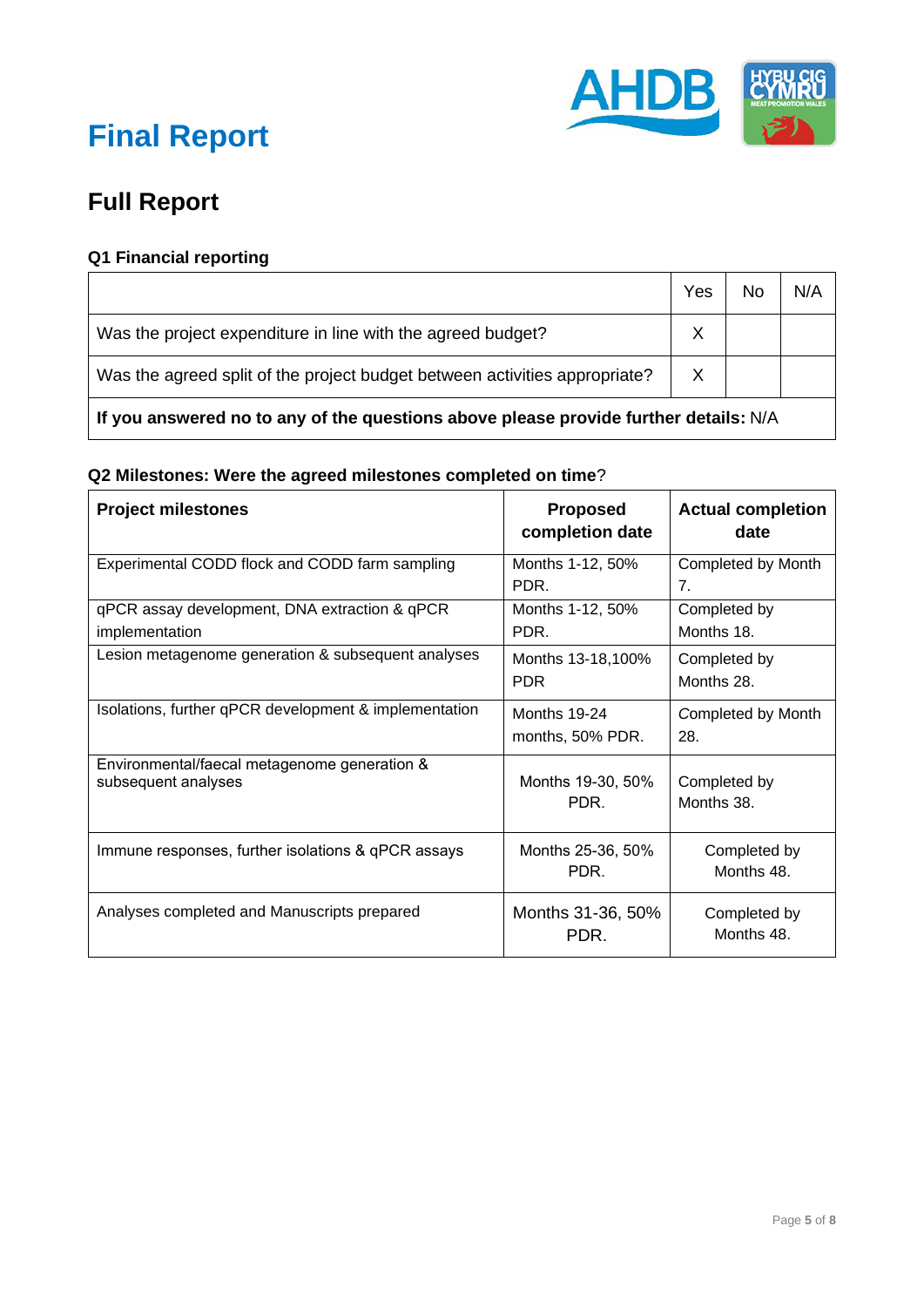

### **If any of the milestones above are incomplete/delayed, please provide further details:**

Observing the transmission of the disease amongst the sheep flock took longer than expected. This had a knock-on effect as the length of the study produced many more samples than originally intended. Therefore, sample extraction and subsequent analyses took much longer. The result was rather than the project taking three years we were able to apply for a no cost extension to the BBSRC (and AHDB and HCC) which was granted so the work took four years to complete.

In addition appointed PDRs kept on gaining lectureships! A good outcome for the PDRs although this presented some delays for us. Joe Angell who completed the disease transmission study subsequently gained a tenure track fellowship at the University of Liverpool. Simon Clegg who completed the DNA extractions and initial qPCR development obtained a lectureship at the University of Lincoln. Project was completed by Gareth Staton.

#### **Q3 Results: What did the work find?**

- 1> Transmission of CODD in sheep was observed in a temporal manner and relevant samples collected on a weekly basis. In addition, transmission of interdigital dermatitis (scald) and footrot were also successfully tracked. Longitudinal clinical, microbiological and serological data/samples were collected from all observed animals (diseased and healthy).
- 2> In the majority of instances during this study disease progression frequently included scald and footrot prior to CODD suggesting better control of scald and footrot should allow for better control of CODD also.
- 3> Metagenomics of CODD feet exhibited a reduction of the foot microbiota diversity with key pathogens associated with disease. Significant association with the treponemes was seen in biopsy samples although this was weaker for swab samples.
- 4> qPCR assays identified increases in pathogen abundance during lesion presence especially for the digital dermatitis associated treponemes. Digital dermatitis treponemes were reported in a sheep wound for the first time.
- 5> Survival of contagious ovine digital dermatitis (CODD)-associated treponemes on disposable gloves after handling CODD affected feet. This is the first report of this key environmental source of digital dermatitis treponemes. The study also reports the successful use of simple cleaning products to remove contamination of gloves. In term of surveying insect contribution to transmission, whilst DD treponemes were present within maggots collected from lesions, lameness associated bacteria were not present after metamorphosis.
- 6> There was an association between infection and serological cross-reaction with digital dermatitis treponemes. Further work is now needed to determine whether this may be used as a diagnostic tool.
- 7> Other short projects included 1) better defining digital dermatitis in goats which demonstrated the importance of digital dermatitis treponemes, 2) characterising novel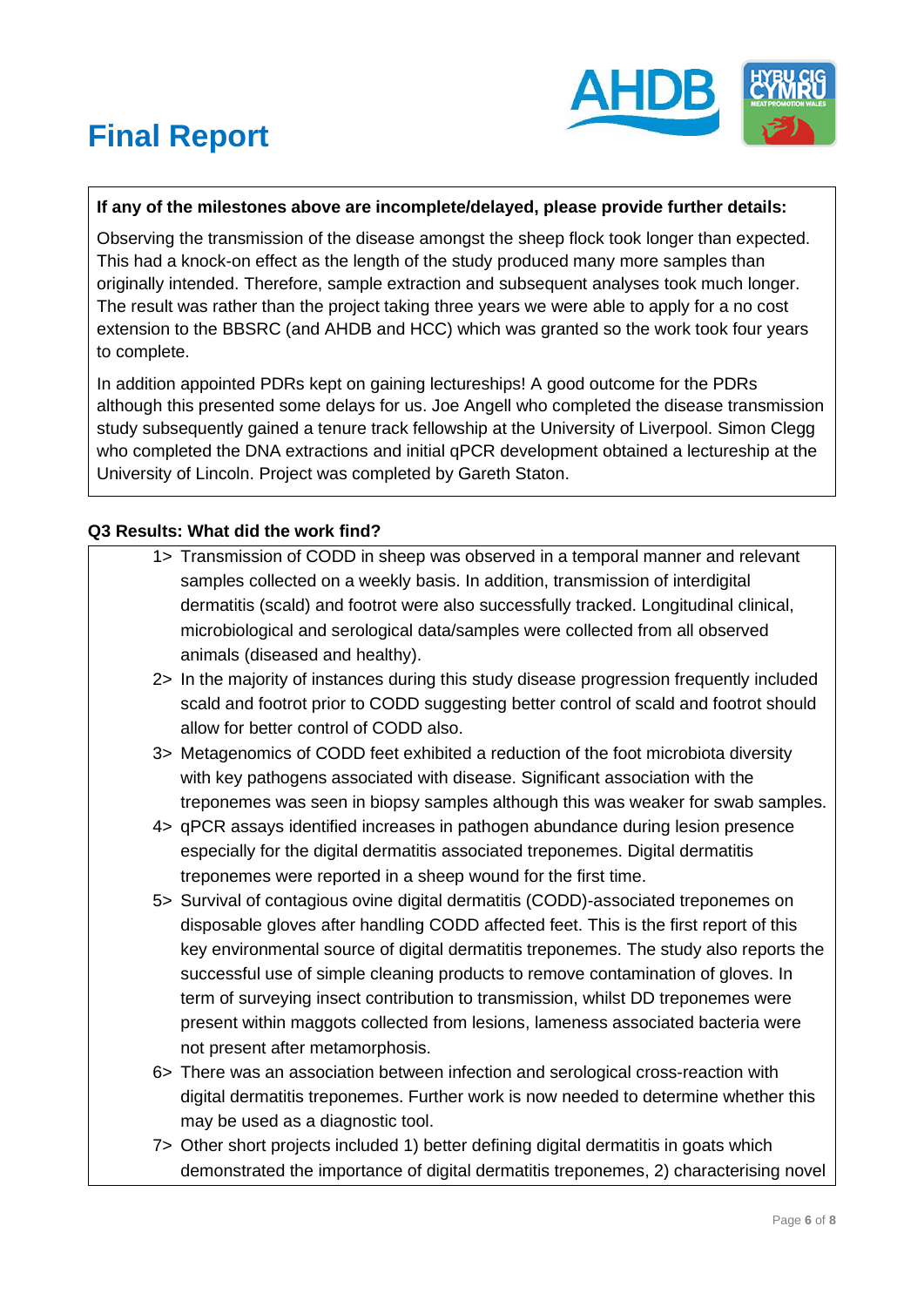

leg lesions in yearling lambs: which identified both *Fusobacterium necrophorum* and *Streptococcus dysgalactiae* as likely key to aetiology.

### **Q4 Discussion: What do the results mean for levy payers?**

The successful experimental transmission of CODD (inter-digital dermatitis and footrot) has furthered our understanding of the interrelationship between different infectious foot diseases. One clear message is that if you are better able to control scald and footrot then you should be able to reduce the presence of CODD on farm.

The glove disinfection paper indicates mechanisms for preventing transmission of bacteria between animals by using common chemicals found around a farmyard. This is the first time that this fomite (hands/gloves) has been identified as an infection reservoir for CODD. This is valuable knowledge for sheep and other livestock farmers, especially taken together with previous work where we demonstrated foot-trimming knives as an infection reservoir and epidemiological work by others indicating involvement of foot trimming in transmission. Maggots from CODD lesions contained DD treponemes whilst flies deriving from these larvae did not. This rules out the likelihood that the flies themselves are responsible for transmission. Armed with more knowledge on the infection reservoirs of CODD- associated treponemes it should now be possible to better limit the spread of treponemes on farm.

Immunological data suggests infection is associated with an immune response to digital dermatitis treponemes and further work is needed to determine whether serology might be useful as a diagnostic for this important disease.

A similar disease to CODD exists in dairy goats and this could mean similar control methods could be used in sheep and goats.

Novel leg lesions in yearling lambs which may initiate through environmental trauma appear to have both *Fusobacterium necrophorum* and *Streptococcus dysgalactiae* as key to aetiology which should help inform treatment and control in the future.

#### **Q5 New knowledge: What key bit of new knowledge has come out of this project?**

The presence of contagious ovine digital dermatitis treponemes on gloves and their survival on this niche indicate this as an important, novel infection reservoir that would quickly come into contact with further (potentially damaged) feet in quick succession. We identify removal of these pathogens using common farmyard chemicals such as hand soap which should prevent this route of disease transmission.